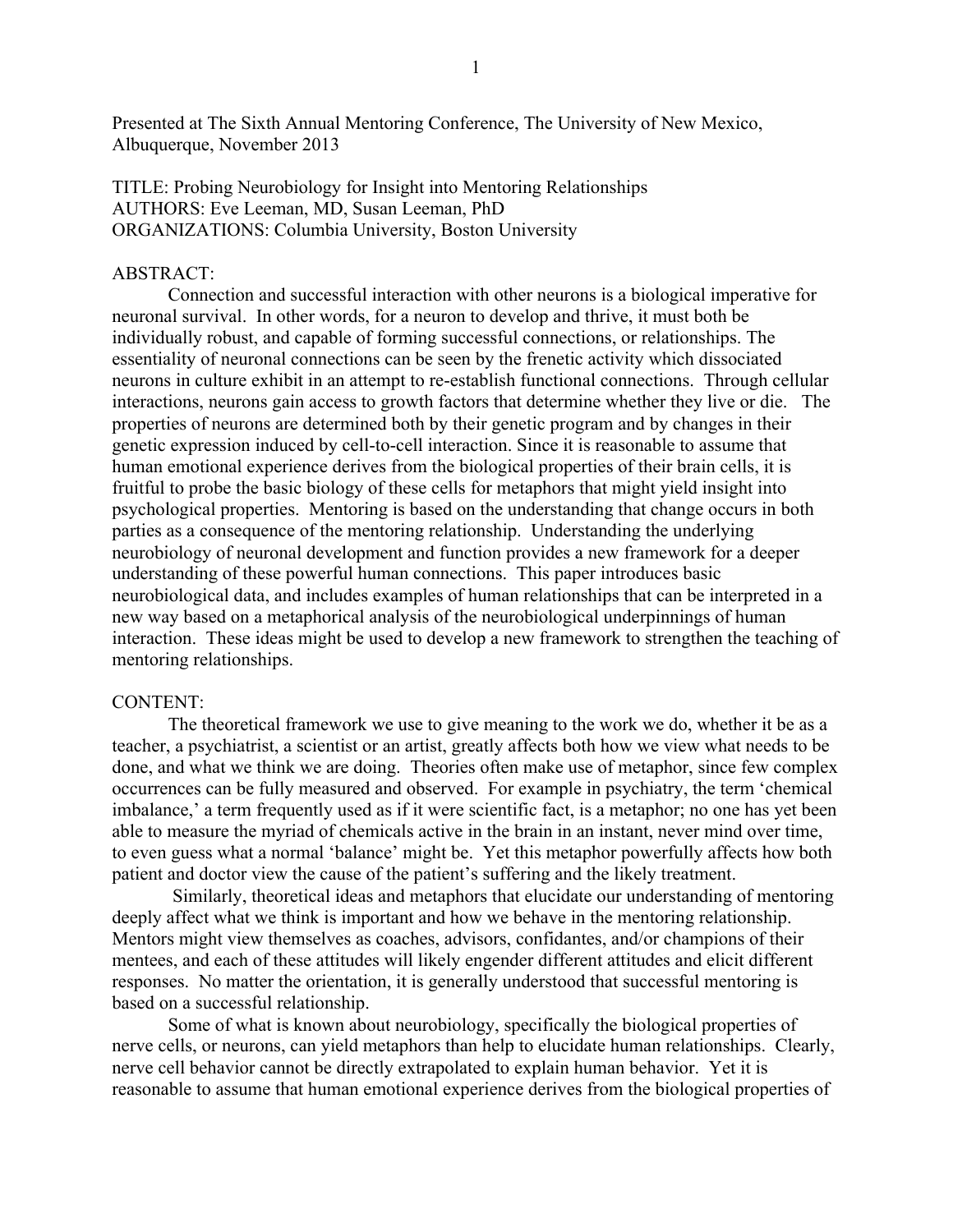2

brain cells, and it may therefore be fruitful to probe the basic biology of these cells for metaphors that might provide insight into psychological properties. Additionally, it may be helpful to keep these notions in mind when difficulties are encountered in the mentoring relationship. Hopefully, these metaphors will encourage a prioritization of relationships in the context of myriad mentoring concerns, and may allow for a more empathic interpretation of relational difficulties when they arise.

One of the most fundamental principles of neurobiology is the essentiality of connection. In other words, for neurons to survive, it is a biological imperative that they form and maintain functional connections. During development, an excess of neurons are generated, and a considerable fraction die as a result of failure to establish functional connections with other cells. These neural connections are not fixed, and they undergo active rearrangement not only during the developmental years, when such rearrangements are most pronounced, but also during the adult years, in response to environmental changes. Because the addition of cells to which they may connect increases their rate of survival, it is clear that the neurons that die are not fundamentally unfit for survival. Rather, contact with other cells, either neurons, or for example muscle cells, increases the neuronal survival rate. Conversely, removal of some of these recipient cells, and severing synaptic connection, can lead to cell death.

When neurons are dissected and grown in culture, they exhibit frenetic activity in an attempt to reestablish connections. In the absence of other cells, neurons attempt to connect with whatever is available, including artificial objects or themselves. To repeat, neurons are not selfsufficient; they must interact with other cells and form functional connections. These connections determine whether they will thrive, or even whether or not they will survive.

What happens in the connection that is essential to neuronal survival? The recipient cell, often referred to as the 'target' cell though this metaphor belies the bi-directionality of the relationship, releases trophic, or nutritional, factors and other signaling molecules. One of the first such substances to be characterized was initially designated Nerve Growth Factor (Hamburger, 1976). It is now known that there are a myriad of agents, including some that alter gene expression, referred to as transcription factors, which are released in the context of these connections. These substances are transmitted from the recipient cell to the connecting cell and influence the development of the relationship. These substances protect the cell during the normal phase of cell pruning; cells that don't receive growth factors die off. The provocative notion here is that input from the target, or recipient cell, is critical to neuronal survival. That is, the recipient cell is a crucial player in the development and maintenance of a viable synaptic connection, or relationship, without which the neuron cannot survive.

Many studies in the nervous system demonstrate that when target cells are removed, the projecting cells undergo hypoplasia, reflecting an inability to grow. Conversely, enlarging the target cell area allows some cells that would have died to form connections and survive. These studies demonstrate that when given the appropriate stimulation these cells can in fact thrive. It is also interesting to note that most cells can change dramatically in the context of new connections. One dramatic example of this is recent work demonstrating a challenge to the outdated notion that neurons each release a specific neurotransmitter, or chemical signal. It is now clear that neurons can be induced to release an alternative neurotransmitter based on their interaction with a target cell, and that production of new neurotransmitters by neurons can induce new behaviors (Birren, 2013).

Until now we have been talking about neurons on the cellular level, where the development of viable relationships determined by both the outreaching and the recipient cell is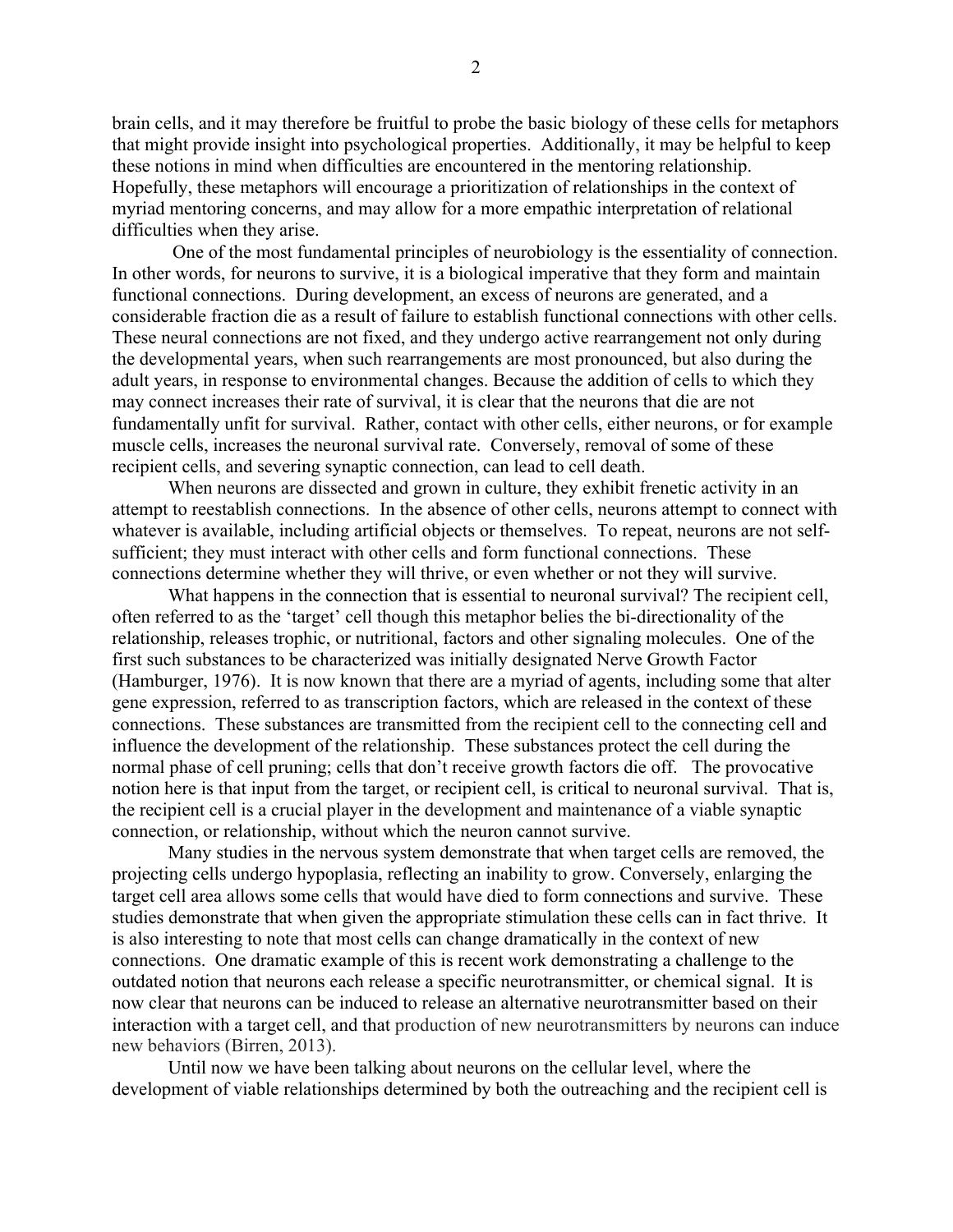critical to survival and growth, and influences neuronal behavior. On the human level, there is also a plethora of information that parallels the fundamental importance of connection. Early studies, such as those of Rene Spitz in the 1940s compared children who were raised from birth in a foundling hospital with little adult attention to those who were cared for in a nursing home with access to their incarcerated mothers. The differences were marked; the children cared for by their mothers appeared normal, while the others were severely delayed. Only 10% were able to walk by age three, and only they could speak even a few words (Spitz, 1945).

The Harlows inadvertently developed an animal model of infant social isolation in the 1960s when they separated infant monkeys from their mothers at birth to raise them in a sterile environment. After only 6 months in social isolation these monkeys did not play or groom each other, and did not defend themselves when attacked. They spent their time rocking back and forth, hugging themselves and chewing their fingers and toes. They did not mate, and females who were later artificially inseminated ignored their offspring. (Harlow et al, 1965). Interestingly, in 1975, experiments demonstrated that this syndrome could sometimes be fully reversed with the introduction of another monkey who stubbornly insisted on continued interaction (Suomi et al, 1975).

More recently, the critical importance of early connection and nurturance has become widely understood and incorporated into early childhood policy discussions. (Shonkoff et al, 2010; Shonkoff, 2011). Compelling evidence demonstrates that interactions among genes, early experiences, and environmental influences shape the architecture and function of the developing brain (Fox et al, 2010; Meaney, 2010). This means that the prior notion that genes alone predetermine fixed outcomes is no longer seen as true. We now understand that developing cells, and developing organisms, do not simply follow fixed genetic trajectories. Environment and relationships do matter. Significant early adversity or critical positive nurturing relationships can have lifelong consequences for learning, behavior, and health (Loman, 2010).

Studies on early experiences in rodents demonstrate some mechanisms that explain *how*  early parental care profoundly influences brain development, regulates gene expression, and shapes neural systems. Changes caused by maternal deprivation in rats have been shown to reflect permanently altered gene expression, which can then be transmitted to offspring (Meaney, 2005). In humans as well there is a vastly increasing database that supports the notion that environmental factors plays a crucial role in coordinating gene expression, influencing neuronal, and therefore brain, development.

Because certain specific experiences have greatest influence at key developmental stages, these time frames are described as 'sensitive periods' (Fox, 2010, p. 28). There are multiple physiological systems, for example in the visual and auditory cortices, where these sensitive periods had been thought to be permanent. Once these times had passed, according to these theories, it was thought to be too late for correction. Newer research has yielded many contradictions to this earlier notion, illustrating how new connections, even those made later in life, can elicit remarkable plasticity in brain function.

A fascinating example of this phenomenon comes from the work of Dr. Pawan Sinha at MIT, who established a center for treating and studying blind children and young adults in India (Sinha, 2013). One particularly vexing question he hoped to answer was a famous one raised by the Irish scientist Molyneux in conversation with the British philosopher John Locke in the 1600s. Molyneux wondered how humans are able to link information they receive from their different senses into a unified perception of the world, and particularly whether this ability is something people are born with, or learn from experience. He also wondered whether this ability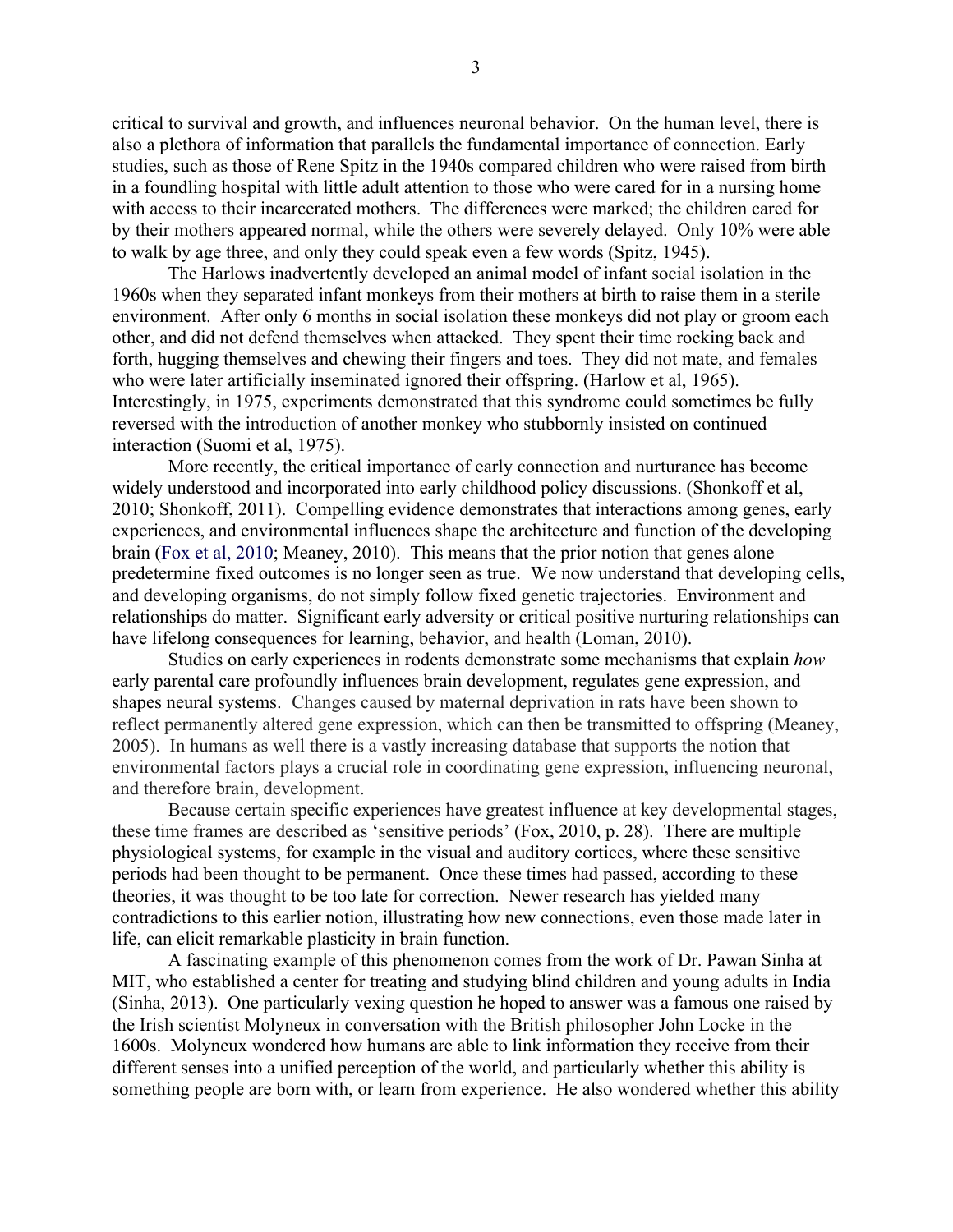to link information from different senses must be learned during a 'sensitive period,' or whether it could be learned later in life. Sinha was able to establish definitively that his blind subjects were not able to visually recognize objects they had previously perceived only by touch immediately following their corrective surgeries, which mostly involved removal of cataracts developed from vitamin deficiency. Yet to his great surprise, they were able to do so in as little as a few days or weeks. This finding implies a residual, latent ability for rapid learning to associate different senses, and suggests that congenital blindness does not preclude the development of sophisticated visual ability at a relatively advanced age (Sinha, 2013). What is most exciting for our purposes is that these studies provide evidence that neural plasticity, or the ability to develop new capacities in response to new experiences, exists even in young adults.

While there is clearly so much more in the neurobiological literature that could enlarge on this brief survey, the themes of the essentiality of connection, the dire consequences of isolation, the importance of developmental relationships and the capacity for transformative new connections even later in life all lend support to the enormous potential value of mentoring relationships. One example of how thinking about these neurobiological tenets can be used to conceptualize a mentoring interaction is as follows, based on a patient of mine in psychotherapy.

In this session SY was struggling with uncertainty regarding her current job and career path. Two years ago she had rejected several graduate school offers for PhD training to continue working for an exciting non-profit whose goal was to improve public school education in the sciences. She was disappointed by a conversation with her boss in which they both acknowledged that she had been feeling frustrated in her job over the past year because of insufficient challenge and intellectual stimulation. They briefly discussed how to address this. Her boss suggested an extended leave of absence. In considering this she ventured that perhaps that would allow her to pursue additional education. He countered that losing her during the busy season wouldn't be in the best interest of the organization. She in turn felt confused because he had been the first to suggest a leave.

Looking at this from a relationship point of view strengthened by an understanding of neuronal metaphors allows the following interpretation. Both were saddened and perhaps threatened by the potential threat to their connection. Her boss felt that she might be on the verge of leaving and worried about the consequences to him and the organization; she in turn felt rejected by his suggestion of her taking a leave. This feeling worsened when he seemed to have a shift in outlook that made her feel sad that he wasn't interested in fostering her growth. Reframing the discussion in terms that made it clear that she remained committed to the organization and hoped to find a way to engage her additional talents in a way that would both excite her and foster organizational growth allowed a more collaborative and animated discussion of the possibilities.

Additionally, the importance of her connection to me was central to my response. By empathically reflecting and validating her feelings, I allowed us to work together to figure out why she felt so demoralized. Because she felt supported in her hesitant initial expression of distress, she was able to access concerns she hadn't initially realized were present. One can imagine that a more directive approach, such as telling her, as her mother had, that it would be smarter for her to quit the job and go back to graduate school, might have conflicted with her strong feelings of connection to her job. This rift would likely have extended to her relationship with me. Though she may at some point want to consider leaving her job, at the moment the threat to her connection was causing her to be too upset to contemplate such a disruption. It therefore would seem counterproductive to insist.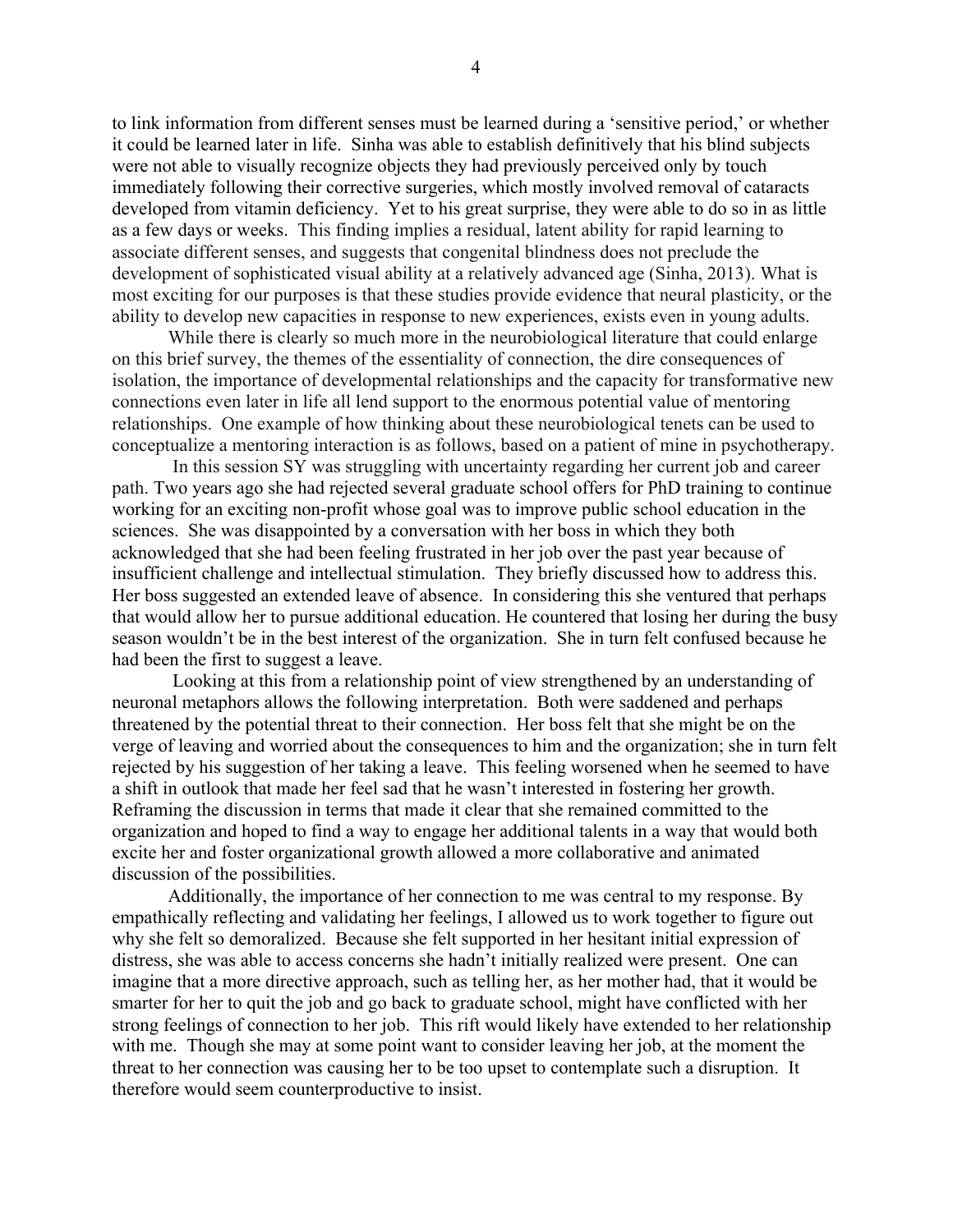This clinical example, because it was about a career decision, reflects a circumstance that has special relevance to a discussion of mentoring, but reflects an attunement to the power of relationships to both ameliorate and activate distress that is generally relevant to my psychiatric work. There are many theories in psychiatry that reflect an appreciation of the power of the therapeutic alliance, as well as the critical impact of early attachment. However, mentally referring to neuronal metaphors while practicing has increased my capacity to recognize the centrality of connection to overall well-being. Thinking about symptoms of distress in this way does not preclude the use of medications, but it elicits a very different treatment approach than invoking the metaphor of 'chemical imbalance' that needs correction. Knowing that genes, environment and experience all interact with each other strongly debunks the old-fashioned but remarkably persistent notion that nature and nurture can be separated.

The clinical example illustrated a successful intervention, but there are myriad reasons for failure in a mentoring relationship that might also be considered through the lens of neurobiology. For example, in an intriguing study of youth mentoring programs, several themes emerged that contributed to the disappointing fact that only about half of youth mentoring relationships established through formal programs last beyond a few months (Spencer, 2005). One of the most poignant causes for failure that the mentees gave was mentor abandonment (Spencer, 2005, p. 339). Several students spoke of the pain of waiting for mentors who never arrived; one young person was so devastated by being stood up twice that he decided not to take the risk of trying again, even though he had initially been excited by the idea of having a stable adult in his life.

Interestingly, several of the mentors reported similar feelings of abandonment toward mentees who didn't show. They too spoke of the pain associated with the experience and expressed ambivalence about trying again (Spencer, 2005, p. 340). From what we know of the critical nature of neuronal connection, we would hypothesize that the urge to form these human connections was strong, but that the risk of a failed connection was so threatening that these people chose instead to rely on safer, already existing relationships. Certainly it is clear that just as neuronal connections are complex, so too are mentoring relationships.

In conclusion, connection is imperative to the survival of neurons, and requires active engagement from the recipient cell. Far rom being predetermined by genetic mandate, cellular relationships undergo frequent rearrangement in response to environmental stimuli and experience. Neurons change dramatically in response to the connections they form. Human relationships are also critical to normal development, and also undergo recurrent rearrangement. Human beings change in response to experience and in the context of relationships, and this is true not just in childhood, but well into adulthood. Effective mentoring is based on an understanding that change occurs in both parties as a consequence of the mentoring relationship. A high level of commitment and sensitivity is needed to be successful, as is recognition that the connection itself is paramount.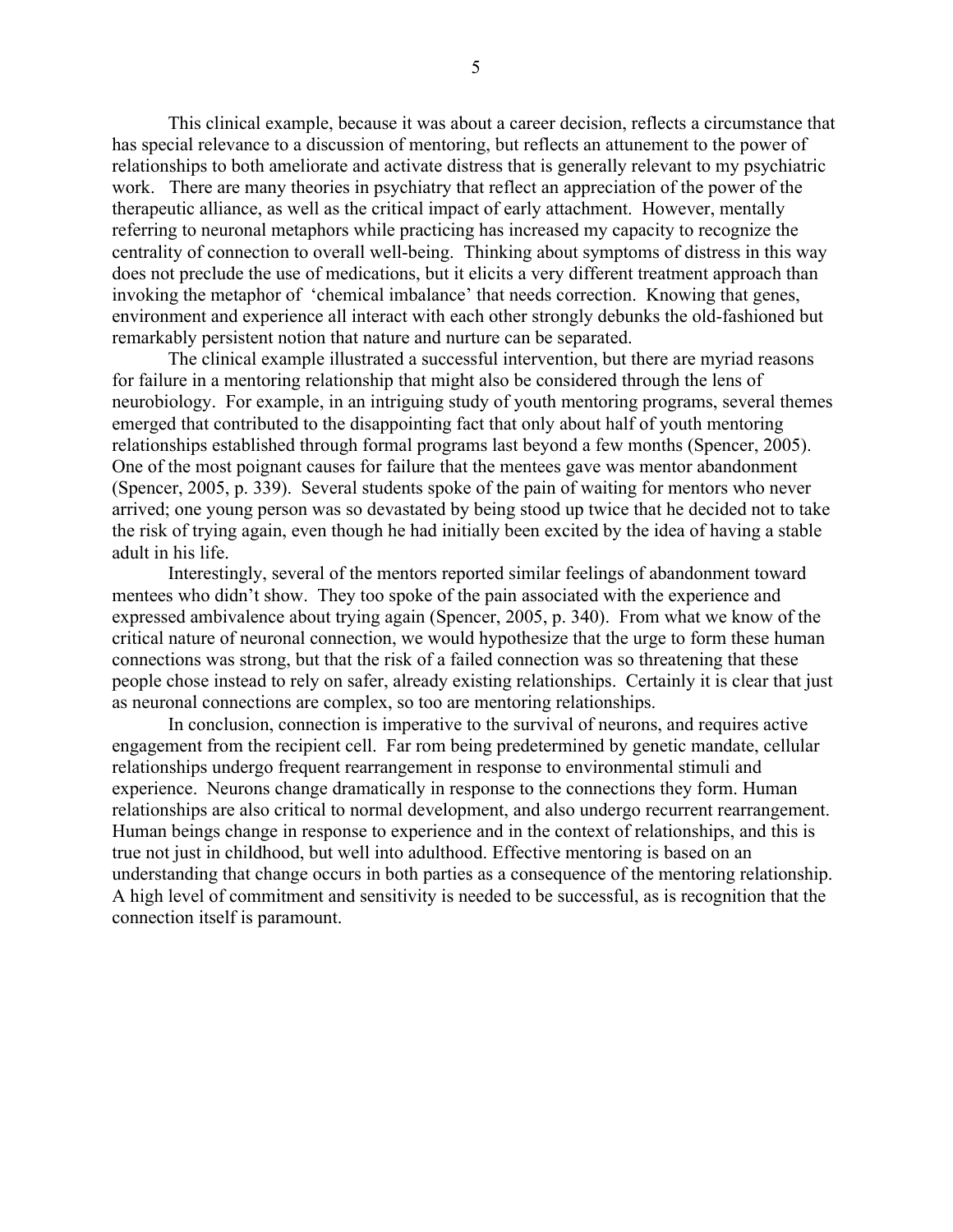## REFERENCES:

- Birren, S. J., & Marder, E. (2013). Plasticity in the neurotransmitter repertoire. *Science, 340*(6131), 436-437. doi: 10.1126/science.1238518
- Fox, S. E., Levitt, P., & Nelson, C. A., III. (2010). How the timing and quality of early experiences influence the development of brain architecture. *Child Development, 81*(1), 28-40.
- Hamburger, V. (1976). The developmental history of the motor neuron. *Neurosciences Research Program Bulletin*, *MIT Press, vol 12.*
- Harlow, M. F., Dodsworth, R. O., & Harlow, M. K. (1965). Total social isolation in monkeys. *Proceedings of the National Academies of Scienc*54 (1) 90-97.
- Loman, M. M., & Gunnar, M. R. (2010). Early experience and the development of stress reactivity and regulation in children. *Neuroscience and Biobehavioral Reviews, 34,* 867- 876. doi: 10.1016/j.neubiorev.2009.05.007
- Meaney, M. J. (2010). Epigenetics and the biological definition of gene x environment interactions. *Child Development, 81*(1), 41-79.
- Meaney, M. J., & Szyf, M. (2005). Maternal care as a model for experience-dependent chromatin plasticity. *Trends in Neurosciences, 28*(9), 456-463. doi: 10.1016/j.tins.2005.07.006
- Shonkoff, J. P. (2011). Protecting brains, not simply stimulating minds. *Science, 333*, 982-983.
- Shonkoff, J. P., & Levitt, P. (2010). Neuroscience and the future of early childhood policy: moving from why to what and how. *Neuron, 67,* 689-691. doi: 10.1016/j.neuron.2010.08.032
- Sinha, P. (2013). Once blind and now they see: surgery in blind children from India allows them to see for the first time and reveals how vision works in the brain. *Scientific American*, 309(1), 49-55.
- Spencer, R. (2005). It's not what I expected: A qualitative study of youth mentoring relationship failures. *Journal of Adolescent Research,* 22 (4), 331-354*.*